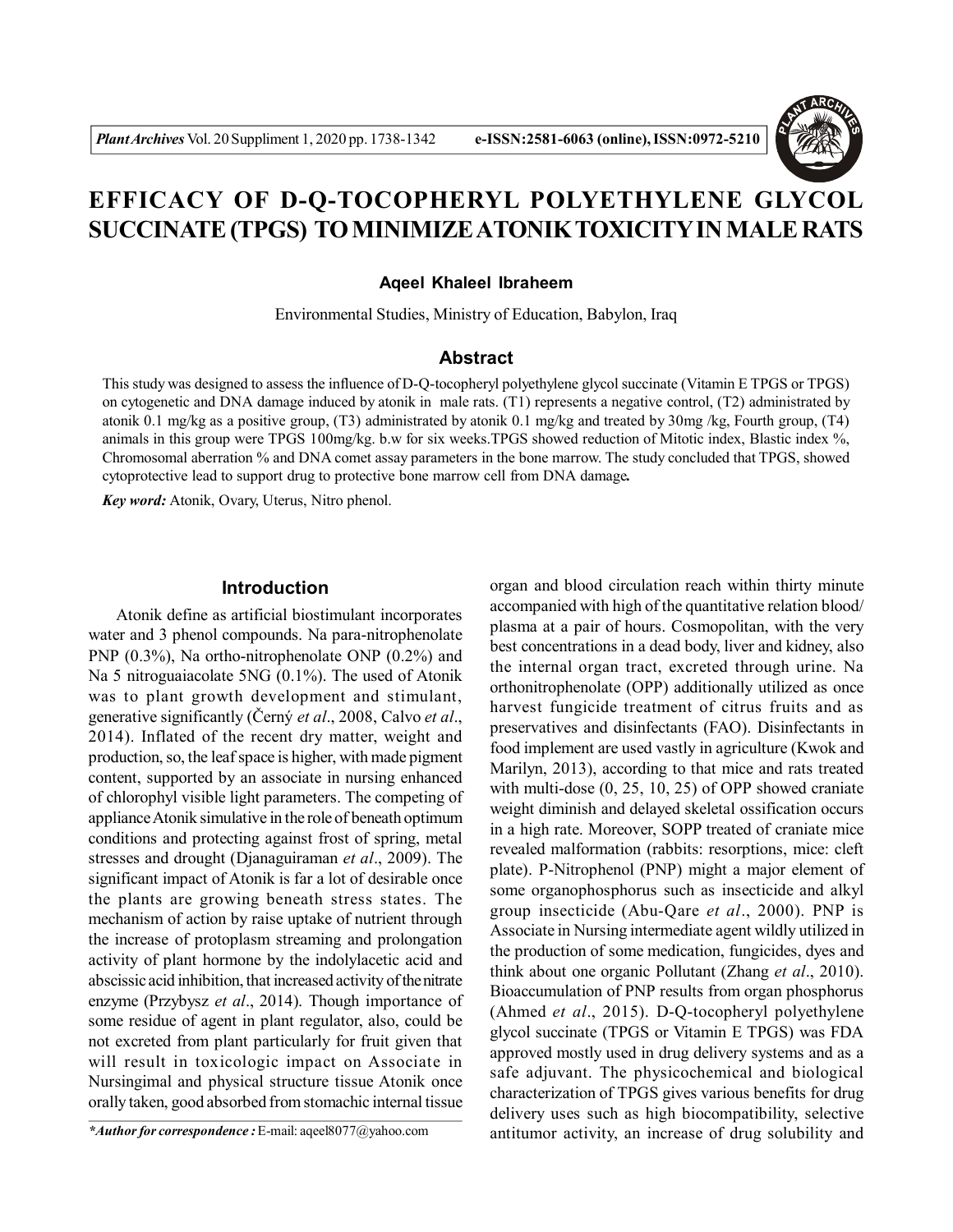enhancement penetration of drugs (Ahmed *et al*., 2015).

Vitamin E exists in nature in eight natural isoforms that have exhibited various therapeutic properties in numerous investigations. The tocopherol isoforms have highlighted their inhibitor in clinical studies, *in vivo* and *in vitro*, medicinal drug, neuroprotective and antithrombotic talents, among others (Li *et al*., 2006, Ahmed *et al*., 2015). Significantly, natural tocopherol isoforms are shown to act in a very preventive and therapeutic manner against many forms of cancer and area unit still widely investigated for his or her potential effectuality during this sickness (Bartosz, 2008).

# **Materials and Methods**

#### **Animal study**

Experiment performed on the fifty male rats of albino strain, weighing 250-300 g b.w. each and 12-14 weeks old obtained from the Laboratory Animal Colony, Al-Qasim Green University. Kept the rats in plastic cages under good hygienic conditions with free access to food and water Ad libitum for two weeks before starting the experiment for acclimatization. Atherosclerosis was induced in all groups except control group, as well as rats randomly divided into five equal groups.

First group (T1): animals in this group still normal without any treatment as negative control.

**Second group (T2):** animals in this group was administrated with 0.1 mg/kg.b.w of Atonik and treated with distilled water as positive group .

**Third group (T3):** animals in this group was administrated with 0.1 mg/kg.b.w of Atonik and treated with TPGS 100mg/kg.b.w for six weeks.

**Fourth group (T4):** animals in this group were TPGS 100mg/kg.b.w for six weeks.

The chromosomes aberration were prepared *via* direct method (Sharma and Talukder, 1987, Giri *et al.*, 2002, Sharma *et al.*, 2013) with some modifications, the procedure as follow:

Preparation the following solutions: Colchicine was

**Table 1:** Effect of Vitamin E TPGS on atonik compound induce cytogenic defect.

| Cytogenic<br>parameters % | C                 | T1                                                               | T <sub>2</sub> | T3 |
|---------------------------|-------------------|------------------------------------------------------------------|----------------|----|
| l Micronuclei             |                   | $4.6 \pm 0.57B$ $ 8.77 \pm 0.9.6A 5.18 \pm 1.44B 4.43 \pm 1.76B$ |                |    |
| I Mitotic index           | $3.86 \pm 0.89$ C | $7.13 \pm 1.55$ A $5.97 \pm 0.56$ B $2.99 \pm 0.88$ C            |                |    |
| Mitotic index             | $3.86 \pm 0.89$ C | $7.13 \pm 1.55$ A $5.97 \pm 0.56$ B $2.99 \pm 0.88$ C            |                |    |

The value represents mean $\pm$  S E, N=5 for each group, Different capital letters indicated significant ( $P \le 0.05$ ) among groups.

| <b>Table 2:</b> Effect of Vitamin E TPGS on atonik compound induce |
|--------------------------------------------------------------------|
| DNA damage.                                                        |

| <b>Groups of</b><br>experiment | % DNA in tail     | Tail length mm    |
|--------------------------------|-------------------|-------------------|
|                                | $3.33 \pm 1.13C$  | $7.5 \pm 0.66$ C  |
| T1                             | $7.5 \pm 1.3$ A   | $13.3 \pm 7.28$ A |
| T)                             | $5.10 \pm 1.15 B$ | $9.85 \pm 0.54 B$ |
|                                | $2.72 \pm 1.4$ C  | $6.15 \pm 1.14$ C |

The value represents mean $\pm$  S E; N=5 for each group, Different capital letters indicated significant (Pd" 0.05) among groups.

freshly done by dissolving one colchicine tablet (1 mg) in 1 ml of sterilized physiological saline.

Fixative solution was freshly elaborate by added 3 portion of absolute methanol to 1 portion of glacial acetic acid (Lee and Elder, 1980).

The rats were administrated by intraperitonially with colchicine (0.5 mg/kg) B.W. to hold the divided cells at metaphase and break down the spindle fibers and left for (0.5-1) hours.

The rats were sacrificed by cervical dislocation, directly the femurs were separated and muscles were freed, sharp scissor cut the two ends of the femur bones until apparent of small opening in the bone marrow canal. Collected the cellular contents in a test tube using a disposable syringe 23 gauge and drag 5ml of PBS to collect cells of bone marrow with PBS until bone was become clear and incubated at 37°C for 10 min. then centerfugate at 1000 rpm for 5 min.

Discarded the supernatant, the cell sedeminate was suspended in warm (37°C) of 5 ml hypotonic solution (KCl, 0.075 M). Then incubated the tubes in a water bath (37°C) for 30-60 minutes with a gentle shaking every 5 minutes.

Centrifuged the tubes at 1000 rpm for 5 min., removed the supernatant and 5 ml of cold fixative slowly added to the sedeminate. The suspended of cells was left for 10 min. at room temperature, then again centrifuged at 1000 rpm for 5 min.

Removed the supernatant and slowly added 5 ml of

cold fixative then left in ice bath for 5-10 min., the final step was repeated 2-3 time with attention last centerfuge discard and still 1 ml only of cell. 3-5 drops of the chromosome suspension using Pasteur pipette, were dropped in the height 75-120 cm NN over a clean, moist slide, then the slides, air dried and stained with Giemsa stain for 20 minutes and rinsed with tap water.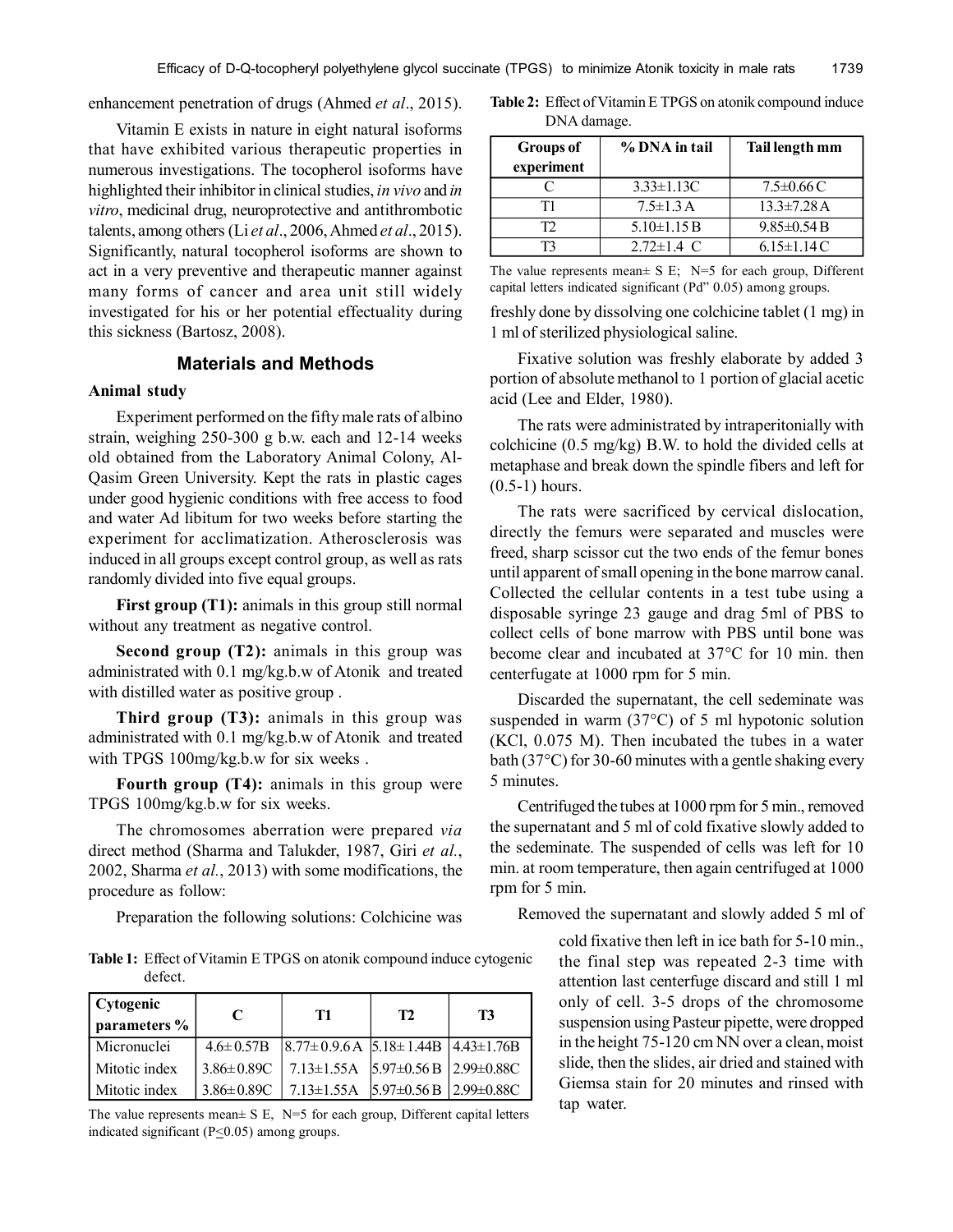

Fig. 1: Refer to effect of TPGS compound to reduced chromosomal aberration of atonik (long chromosome type).



**Fig. 2:** Refer to effect of TPGS compound to reduced chromosomal aberration of atonik (dicentric chromosome type).



Fig. 3: refer to effect of TPGS compound to reduced chromosomal aberration of atonik (ring chromosome type).

## **Micronucleus Formation Assay**

The present study was perform the appreciation of micronucleus formation, the procedure of MN (Çelik *et al.*, 2005) was apply, which is summarized in the following steps: cervical dislocation of the rats as sacrificed and dissected to get the femur. After both ends of the bone cutting, gathering the cellular content with a (3 ml) of heat inactivated human AB plasma using a disposable syringe 23 gauge. Beyond mixing gently, centrifuged (1000 rpm) the test tube for 10 minutes and removed the supernatant. The cellular sedeminate was mixed gently, perform a thin smear on a clean slide, then air-dried at



**Fig. 4:** Refer to long chromosome  $(\rightarrow)$ , ring chromosome  $\left(\leftarrow\right)$  and dicentric chromosome of bone marrow rats.



**Fig. 5:** Refer to micronuclei deformity of bone marrow rats.



**Fig. 6:** Little number of bone marrow cell showed DNA damage from animal received TPGS  $X_{20}$ .

room temperature. Fixed the smear for 5 minutes by absolute methanol, then at room temperature, air-dried, finally Giemsa stain staining of the slides for 20 minutes, and tap water rinsed. Examined the slides under oil immersion, examined at least 1000 polychromatic erythrocytes (PCE) for the presence of micronucleus formation. The micronucleus index was calculated using the following equation (Kliesch *et al.*, 1981).

Micronucle us Index (micronucl eus/cell) = (Number of Micronuclei/Total Count of PCE)  $\times$  100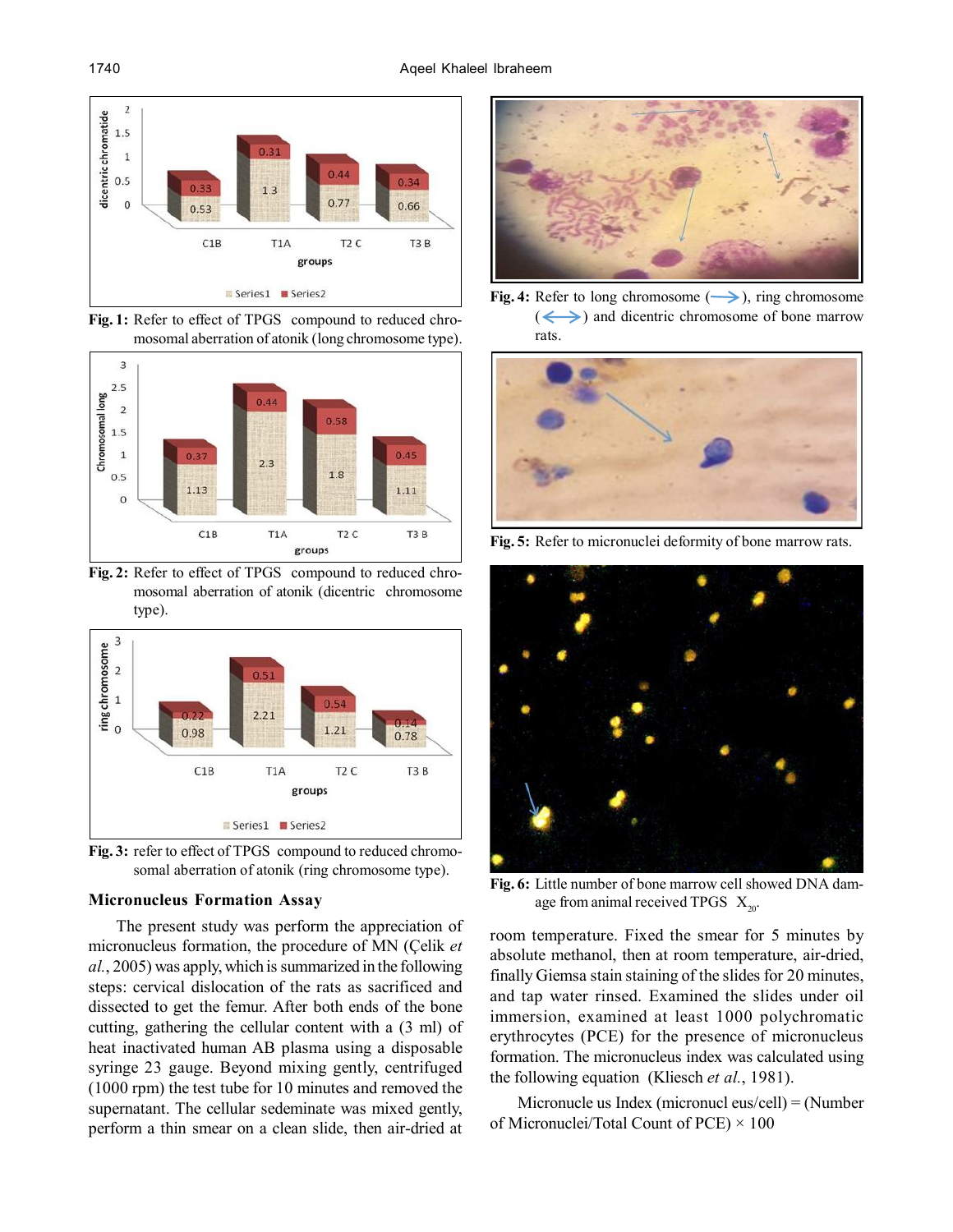## **Results**

The Micronuclei % and Mitotic index, % in rats received Atonik showed a significant increase (P<0.05) in mean values (4.6  $\pm$  0.57 and 3.86  $\pm$  0.89) respectively when compared with the negative control group and all other treated groups. While the Micronuclei % and mitotic index in group (T2) that received atonik and vitamin ETPGS showed a significant reduction in mean value  $(P \le 0.05)$  in mean values  $(5.18 \pm 1.44$  and  $5.97 \pm 0.56)$ respectively as compared with the negative untreated group, table 1. The percentages of long chromosome, dicentric chromosome and ring chromosome in bone marrow of atonik administrated rats after six weeks therapy were demonstrated in fig. (1, 2 and 3) respectively, showed increase significantly  $(P \le 0.05)$  when compared to the negative control group, as well as the animals treated with TPGS (T2) and received TPGS alone (T3).

T1, T2 and T3 illustrated rats received atonik, received atonik and treated with Vitamin E ETPGS and animal received TPGS only.

T1, T2 and T3 illustrated rats received atonik, received atonik and treated with Vitamin E ETPGS and animal received TPGS only.

The present study revealed there is a significant reduction of  $\leq$  in mean of % DNA in tail and DNA in tail in rats received atonik and treated by TPGS (T2) to record mean value  $(7.5 \pm 1.3, 13.3 \pm 7.28)$  respectively and  $(T3)$ that's rats treated by TPGS alone that reach to  $(2.72 \pm 1)$ 1.4,  $6.15 \pm 1.14$ ) respectively.

Fig. 4-29: little number of bone marrow cell showed DNA damage from animal received reference Vorapaxar X20.

# **Discussion**

*In vivo*, bone marrow cells, chromosome analysis has become a standard method to examine of the potential mutagenic effects of viruses, radiation chemical pollutants and drugs (Bakare *et al*., 2011). A dicentric chromosome is an aberrant chromosome having two centromeres. Forms of ring chromosome occurs when a portion of a chromosome has broken off and formed a ring or circle. The data in fig.  $(1, 2, 3, 4)$  indicate the significant increasing in all types of chromosomes aberrations means in bone marrow cells and moreover, elevation in the percentage of chromosome aberrations in T1 group, compared with negative with groups of control, animal received atonik with TPGS showed a significant reduction  $(P \le 0.05)$  in all chromosomal aberration than T1 group. The animal in the group (T3) that received TPGS alone showed there is no effect on bone marrow chromosomal aberration when compared with control. Our results showed high percent of chromosomal damage in all types of chromosome, this increased due to atonik herbal growth stimulant may be induced oxidative stress and hence breaks of DNA strand, loss and fragmentation of integrity of chromosoms. Animal that received treatment in both T2 that given atonik at 0.1 mg/kg b.w. showed clear prominent in among types of chromosomal aberration. Bone marrow is a completely vascularized tissue and it includes an inhabitance of rapidly cycling cells that can be easily processed and isolated, this test of chromosome aberration is particularly important to determine mutagenic hazard in that it enables respect of factors *in vivo* metabolism, DNA repair processes and pharmacokinetics, moreover these might differ amongst tissues and species (Kannan *et al*., 2014). The repairing in most types of chromosomal aberration after using TPGS due to antioxidant activity that mediated the defect as well as that act as scavenger activity of free radicals. Ascorbic acid and alpha-tocopherol can be used effectively in therapy either alone (antioxidants) or in combination with other agents like Vanadium Pentoxide to reduce its genotoxicity (Tarber and Atkinson, 2007, Brtosz, 2008, Jiang, 2014). Micronucleus test (MNT) has been widely used to discover a genotoxic effect of ionizing radiations and environmental pollutants in the mammalian system (Begum *et al.*, 2012). Micronuclei (MN) are bodies extranuclear, that damaged chromosome fragments contain or/and whole chromosomes, that after cell division, were not incorporated into the nucleus. Defects in the machinery of cell repair and accumulation of chromosomal aberrations and DNA damages can be induced MN (Luzhna *et al.*, 2013). Atonik administrated to animal induces an intense and acute damage (Authority, 2009). In the present study, showed that atonik-induced genotoxicity, in agreement with our data from the comet assay and chromomosomal aberration that may be due to oxidative stress as well as disturbance of enzymes and body imbalance of hormones that confirmed by Adnan *et al.,* (2016) that reported atonik at dose 0.1 mg/kg minimize reproductive activity. Confirmed act of TPGS as an anticancer agent, to induce apoptogenic activity against several types of cancer. TPGS lead to mitochondrial destabilisation for stimulation of mitochondrial mediators of apoptosis (Mrco *et al*., 2004, Neuzil *et al*., 2007). Many reports showed that alpha-tocopherol polyethylene glycol 1000 succinate (TPGS) has ability in preventing the retinal injury followed by ischemia-reperfusion (Aydemir *et al*., 2004).

## **Reference**

Abu-Qare, A.W., A.A. Abdel-Rahman, A.M. Kishk and M.B. Abou-Donia (2000). Placental transfer and pharmacokinetics of a single dermal dose of (14C) methyl parathion in rats. *Toxicol. Sci*., **53:** 5-12.